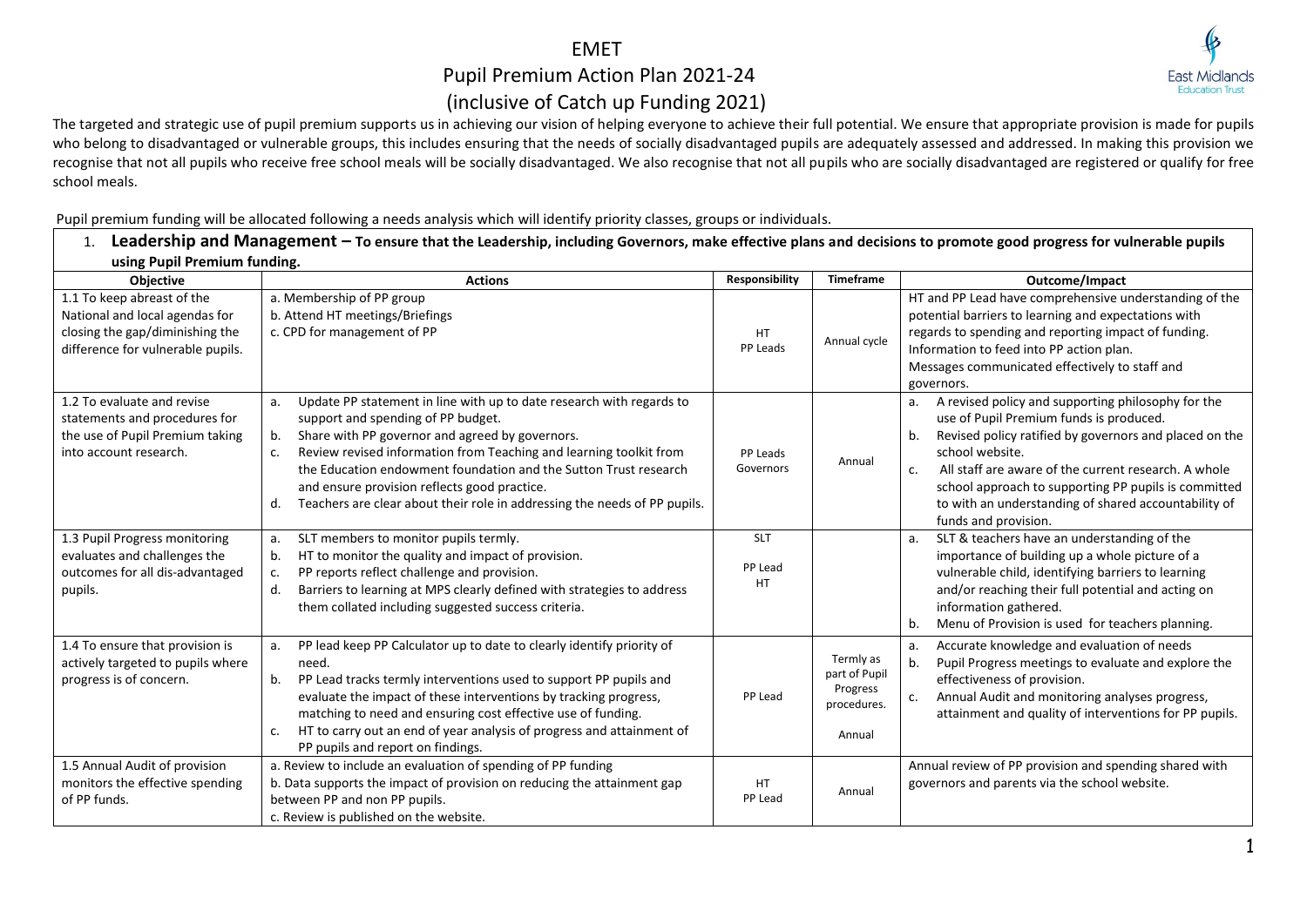| 1.6 To update a comprehensive<br>provision MENU for PP pupils.                                                  | Provision MENU gives details of possible interventions and direct<br>support offered to pupil premium pupils throughout the academic<br>year. Updated annually.<br>MENU in sections to match PP strategy.<br>b.<br>Add data to quantify the impact on learning.<br>c.<br>Review by PP Governor<br>d. | PP Lead<br>PP governor                             | Reviewed<br>annually | Provision MENU for all staff to refer to when planning<br>provision for PP pupils. Provision MENU on school<br>website.<br>MPS data reflects the potential for impact on learning<br>b.<br>of provisions.<br>c.<br>Governors are knowledgeable and informed of the<br>d.<br>use of PP funding. |
|-----------------------------------------------------------------------------------------------------------------|------------------------------------------------------------------------------------------------------------------------------------------------------------------------------------------------------------------------------------------------------------------------------------------------------|----------------------------------------------------|----------------------|------------------------------------------------------------------------------------------------------------------------------------------------------------------------------------------------------------------------------------------------------------------------------------------------|
| 1.7 Pupil premium governor has a<br>thorough understanding of Pupil<br>Premium and its potential for<br>impact. | Governor to meet HT and PP lead to assess how robust our monitoring<br>а.<br>of PP pupils is by reviewing direct intervention forms, PP provision map<br>and termly MSR's.<br>Most of this work will be done as part of an annual audit.<br>b.                                                       | <b>HT</b><br>PP Lead<br>PP governor                | Annual Cycle         | Governor visit report shared at committee. Thorough<br>understanding of how PP pupils are monitored and<br>supported in school.<br>Annual Audit is robust and challenging of practices<br>b.<br>leading to improved quality and consistency of<br>provision.                                   |
| 1.8 Parents understand how Pupil<br>Premium funding is used within<br>school.                                   | Budget is on the website.<br>a.<br>Annual review of provision and spending placed on school website<br>b.<br>Pupil Premium strategy is on the website.<br>c.                                                                                                                                         | PP Lead<br><b>HT</b>                               | Annually             | Parent survey shows that they understand how the<br>funding has been used to support learning and progress.                                                                                                                                                                                    |
| 1.9 Leadership Roles and<br>expectations are clearly defined.                                                   | Role descriptors are developed as part of strategy development.                                                                                                                                                                                                                                      | <b>HT</b><br>PP Lead<br>SENCo<br>Governors<br>CT's | Annual               | All staff are clear about their role in supporting PP pupils<br>and their responsibility to ensure that provision is effective<br>in raising attainment, accelerating progress and raising<br>aspirations.<br>MPS staff work together with a common purpose.                                   |
| 1.10 Eligible parents enrol with<br>FSM at NCC.                                                                 | MPS to send out a letter to parents to promote the uptake of FSM and<br>a.<br>check eligibility.<br>Parents to receive FSM flyer.<br>b.<br>New parents are given information on how to register<br>c.                                                                                                | Finance Officer                                    | As needed            | Increased funding due to greater uptake of FSM.                                                                                                                                                                                                                                                |
| 1.11 Consider pupils not<br>classified as PP but are just above<br>thresholds.                                  | Use PP Calculator to identify priority pupils.<br>a.<br>Investigate the environmental factors which may be a barrier to<br>b.<br>learning for identified pupils                                                                                                                                      | PP Lead                                            | Termly               | Pupils receive the very best provision needed to<br>a.<br>ensure that they are successful learners.<br>Provision is clearly matched to the needs of all pupils<br>b.<br>and is monitored via Pupil Progress meetings.                                                                          |
| 1.12 PP Lead develops an annual<br>schedule of activities to ensure<br>coverage and high quality<br>provision.  | a. Annual Schedule is shared with HT and Governors                                                                                                                                                                                                                                                   | PP Lead                                            | Annual               | MPS is on track to effectively support pupils.                                                                                                                                                                                                                                                 |

| Teaching and Learning - To ensure that vulnerable pupils are supported with their learning.                 |    |                                                                                                                                                                                |                       |                  |                                                                                                                                                                                                                                                                                           |
|-------------------------------------------------------------------------------------------------------------|----|--------------------------------------------------------------------------------------------------------------------------------------------------------------------------------|-----------------------|------------------|-------------------------------------------------------------------------------------------------------------------------------------------------------------------------------------------------------------------------------------------------------------------------------------------|
| <b>Objective</b>                                                                                            |    | <b>Actions</b>                                                                                                                                                                 | <b>Responsibility</b> | <b>Timeframe</b> | Outcome/Impact                                                                                                                                                                                                                                                                            |
| 2.1 Ensure a whole school approach<br>to supporting PP pupils and closing<br>the gap for vulnerable pupils. | а. | Teachers to devise support and interventions which target<br>individual needs.<br>All teachers take part in termly pupil progress meetings ensuring<br>accountability for all. | All teaching<br>staff | Ongoing          | All staff accept the importance of teachers building<br>relationships and identifying barriers to learning,<br>whether academic, social or emotional for PP pupils.<br>Provision maps and PP direct intervention grid<br>demonstrates how teachers match provision to<br>individual need. |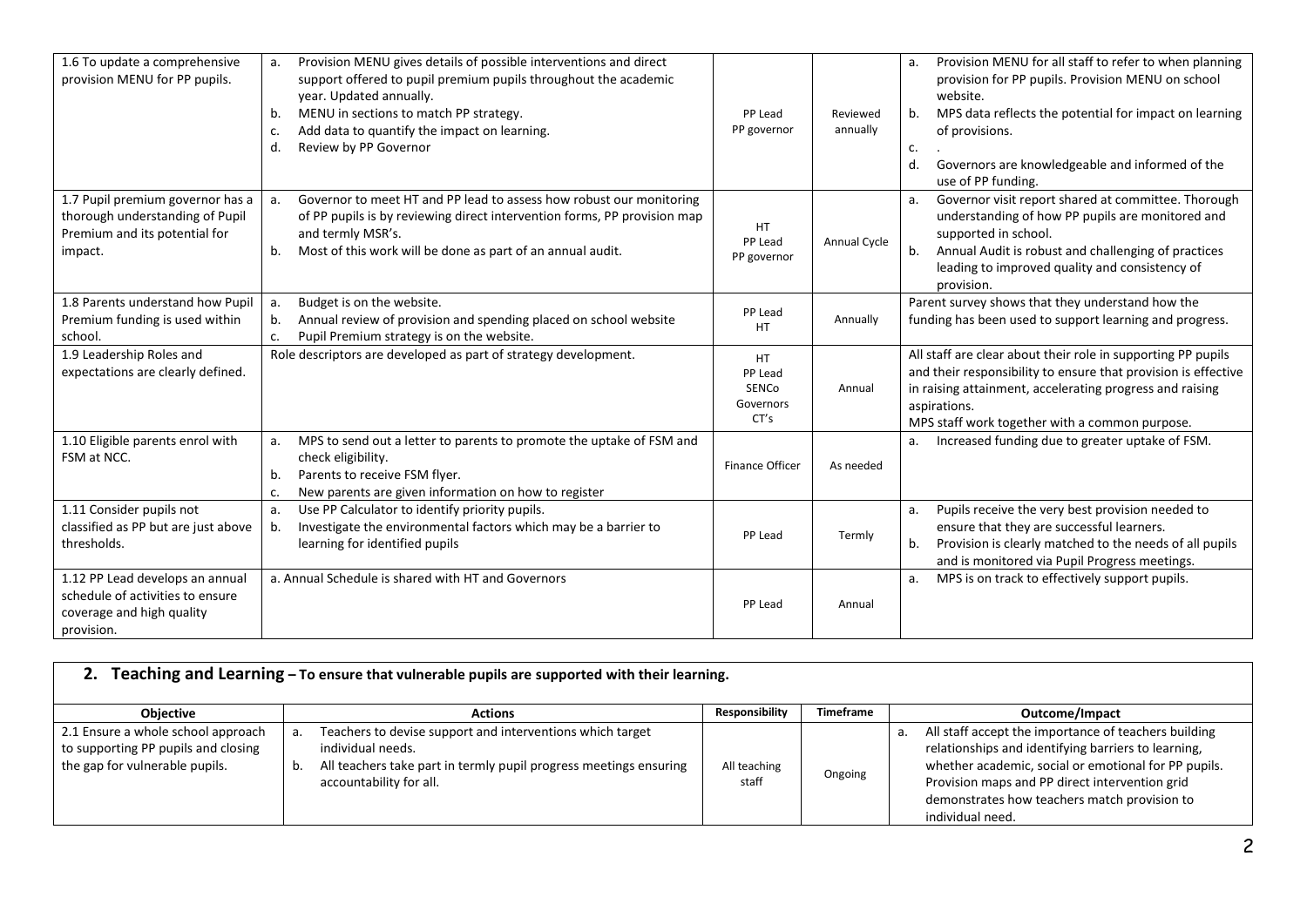|                                                                                                                                                                                                  |                                                                                                                                                                                                                                                                                                                                                                                                                                                                                                                                                                                                              |                                             |         | All teachers are aware of vulnerable pupils within their<br>b.<br>class.                                                                                                                                                                                                                                                                                                                                                                                                                                                                                                                                                                                                         |
|--------------------------------------------------------------------------------------------------------------------------------------------------------------------------------------------------|--------------------------------------------------------------------------------------------------------------------------------------------------------------------------------------------------------------------------------------------------------------------------------------------------------------------------------------------------------------------------------------------------------------------------------------------------------------------------------------------------------------------------------------------------------------------------------------------------------------|---------------------------------------------|---------|----------------------------------------------------------------------------------------------------------------------------------------------------------------------------------------------------------------------------------------------------------------------------------------------------------------------------------------------------------------------------------------------------------------------------------------------------------------------------------------------------------------------------------------------------------------------------------------------------------------------------------------------------------------------------------|
| 2.2 Intervention records are a shared<br>resource between the class teacher<br>and the TA.                                                                                                       | Teachers to ensure that appropriate interventions are planned to<br>a.<br>meet needs<br>Outcomes are communicated via the Intervention Records<br>b.<br>TA's update records with observations and assessment as part of<br>c.<br>the intervention (at a minimum weekly)<br>SENCo to monitor the quality and consistency of reporting across<br>d.<br>MPS.                                                                                                                                                                                                                                                    | <b>Class Teachers</b><br>SENCO<br>Senior TA | Ongoing | Teachers ensure that they have ownership of the<br>a.<br>programme whilst the TA is the facilitator or delivers.<br>Accurate records are kept.<br>Work scrutiny shows that teachers are proactive in<br>b.<br>looking for opportunities where the child is able to<br>translate their skills into every day working.                                                                                                                                                                                                                                                                                                                                                             |
| 2.3 Pupil Progress meetings are<br>productive in identifying need and<br>subsequent actions directed towards<br>a group or individual. This includes<br>the vulnerable groups - FSM, SEN,<br>EAL | X3 Pupil Progress meetings per year. PP Lead and SENCO to<br>a.<br>analyse progress data termly and highlight pupils of concern on<br>the pupil progress forms to ensure pupils in need are identified<br>and provision can be directed towards these key children.<br>Provision is allocated as a result of evaluation of attainment &<br>b.<br>progress.<br>PP Lead is aware of all vulnerable pupils within their team and<br>c.<br>those needing additional support.<br>Pupil Progress records are amended to incorporate a cyclical<br>d.<br>approach and provides an annual audit trail for PP pupils. | <b>Planning Teams</b><br><b>SLT</b>         | Ongoing | Pupil progress forms completed each term. Actions<br>a.<br>show where pupils are identified as a concern actions<br>have been taken by the class teacher. Actions taken are<br>shown to effectively impact progress.<br>Annual MSR evaluates progress of pupil premium pupils<br>b.<br>shows how identified pupils are targeted effectively to<br>ensure progress.<br>All staff share the common purpose of ensuring that PP<br>c.<br>pupils needs are evaluated and provision promotes<br>engagement, progress and aspirations.<br>Monitoring is clearer and tracks throughout the year.<br>d.<br>Reduction in workload for teachers by having all<br>information in one place. |
| 2.4 Provision mapping is effective in<br>highlighting and recording the range<br>of provision used in order to close<br>the gap for vulnerable pupils.                                           | Revise the format to be more user friendly<br>a.<br>Records are kept on SharePoint<br>b.                                                                                                                                                                                                                                                                                                                                                                                                                                                                                                                     | Planning teams<br>SENCO<br>PP Lead          | Ongoing | Planning Scrutiny of provision maps by SENCO as part of<br>ongoing monitoring work.                                                                                                                                                                                                                                                                                                                                                                                                                                                                                                                                                                                              |
| 2.5 To explore how high impact low<br>cost teaching strategies can<br>effectively support PP pupils.                                                                                             | PP Lead to research different high impact, low cost strategies through<br>the teaching and learning toolkit by the Education endowment<br>foundation, CUREE and National College.                                                                                                                                                                                                                                                                                                                                                                                                                            | PP Lead                                     | Annual  | PP Lead to make recommendations to class teachers to<br>promote good and better progress for PP pupils.                                                                                                                                                                                                                                                                                                                                                                                                                                                                                                                                                                          |
| 2.6 To evaluate the quality of work<br>and engagement in learning of PP<br>pupils.                                                                                                               | Work scrutiny of PP books against standards for relevant year<br>а.<br>groups.<br>Pupil Interviews to assess attitudes to learning.<br>b.<br>10 minute observations of PP pupils in lessons.<br>c.                                                                                                                                                                                                                                                                                                                                                                                                           | PP Lead                                     | Ongoing | Monitoring reports include actions for class teachers to<br>а.<br>promote consistently high standards throughout the<br>school.<br>Pupil Progress forms document the journey of learning<br>b.<br>and emotional development over time.                                                                                                                                                                                                                                                                                                                                                                                                                                           |